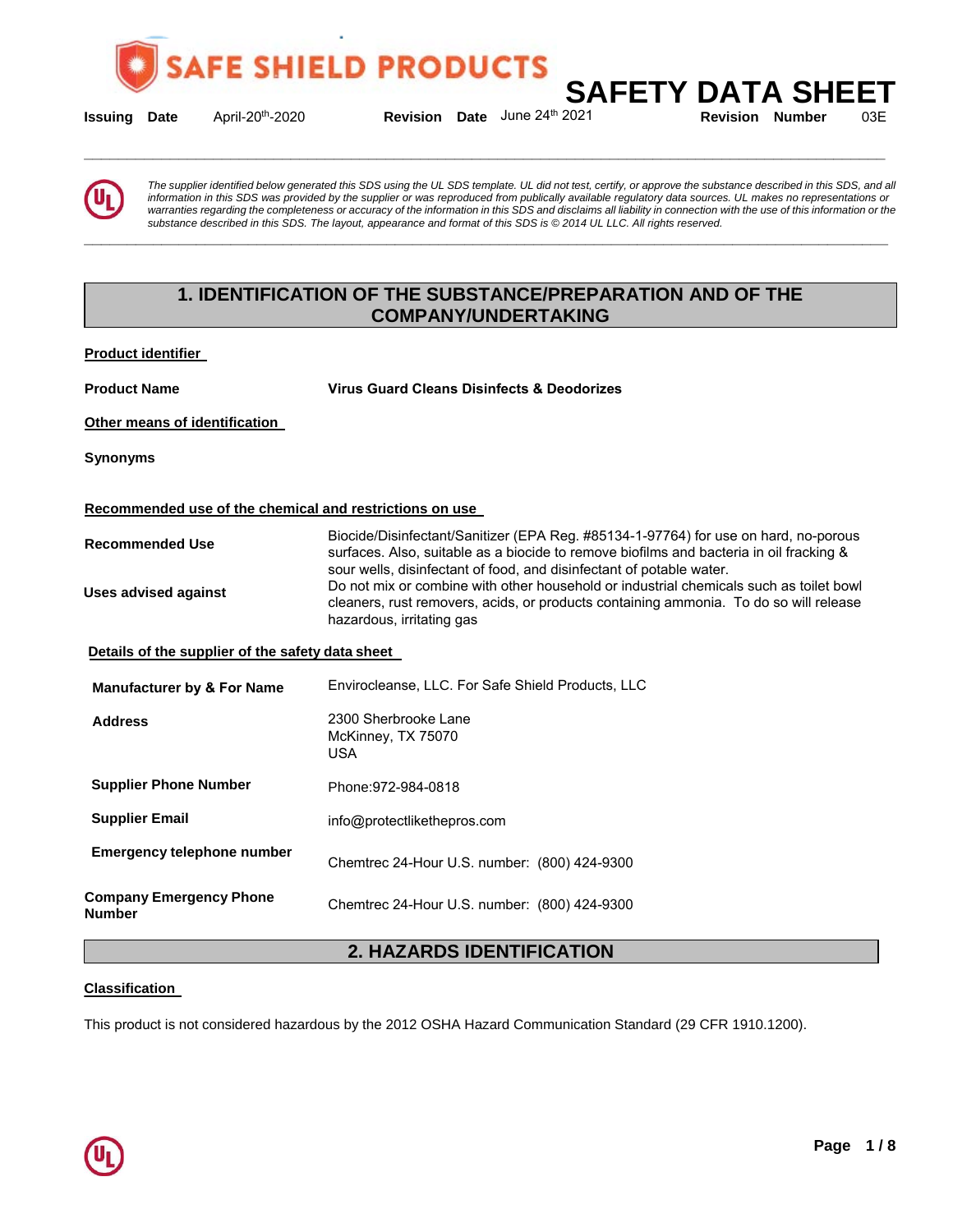#### **GHS Label elements, including precautionary statements**

#### **Emergency Overview**

The product contains no substances which at their given concentration, are considered to be hazardous to health.

**Appearance:** Clear **Physical state:** Liquid **Odor:** Mild/Slight chlorine like odor

**Precautionary Statements - Prevention**  None

**Precautionary Statements - Response**  None

**Precautionary Statements - Storage**  None

**Precautionary Statements - Disposal**  None

#### **Hazards not otherwise classified (HNOC)**

Store this product in its original sealed container at room temperature, away from direct sunlight and heat to avoid deterioration.

#### **Unknown Toxicity**

0 % of the mixture consists of ingredient(s) of unknown toxicity

#### **Other information**

Product is not known to cause eye irritation. However, if product is splashed or sprayed directly into eyes, rinse with water as a precaution and/or if eye irritation develops. Seek medical advice if eye irritation persists.

#### **Interactions with Other Chemicals**

**Yes,** such as toilet bowl cleaners, rust removers, acids, or products containing ammonia. **DO NOT MIX WITH ANY OTHER CHEMICALS**

## **3. COMPOSITION/INFORMATION ON INGREDIENTS**

The product contains no substances which at their listed given concentration, are considered to be hazardous to health. Product composition and listed active and inactive ingredients are as follows:

•Hypochlorous Acid 0.025% (active ingredient);

•Hypochlorite Ion 0.0047% (inactive ingredient);

•Ozone, Chlorine Dioxide, Chloric Acid, Chlorous Acid <0.0003% (inactive ingredients);

•Water 99.77% (inactive ingredient);

•Sodium chloride (salt) 0.2% (inactive ingredient).

•CAS #7790-92-3

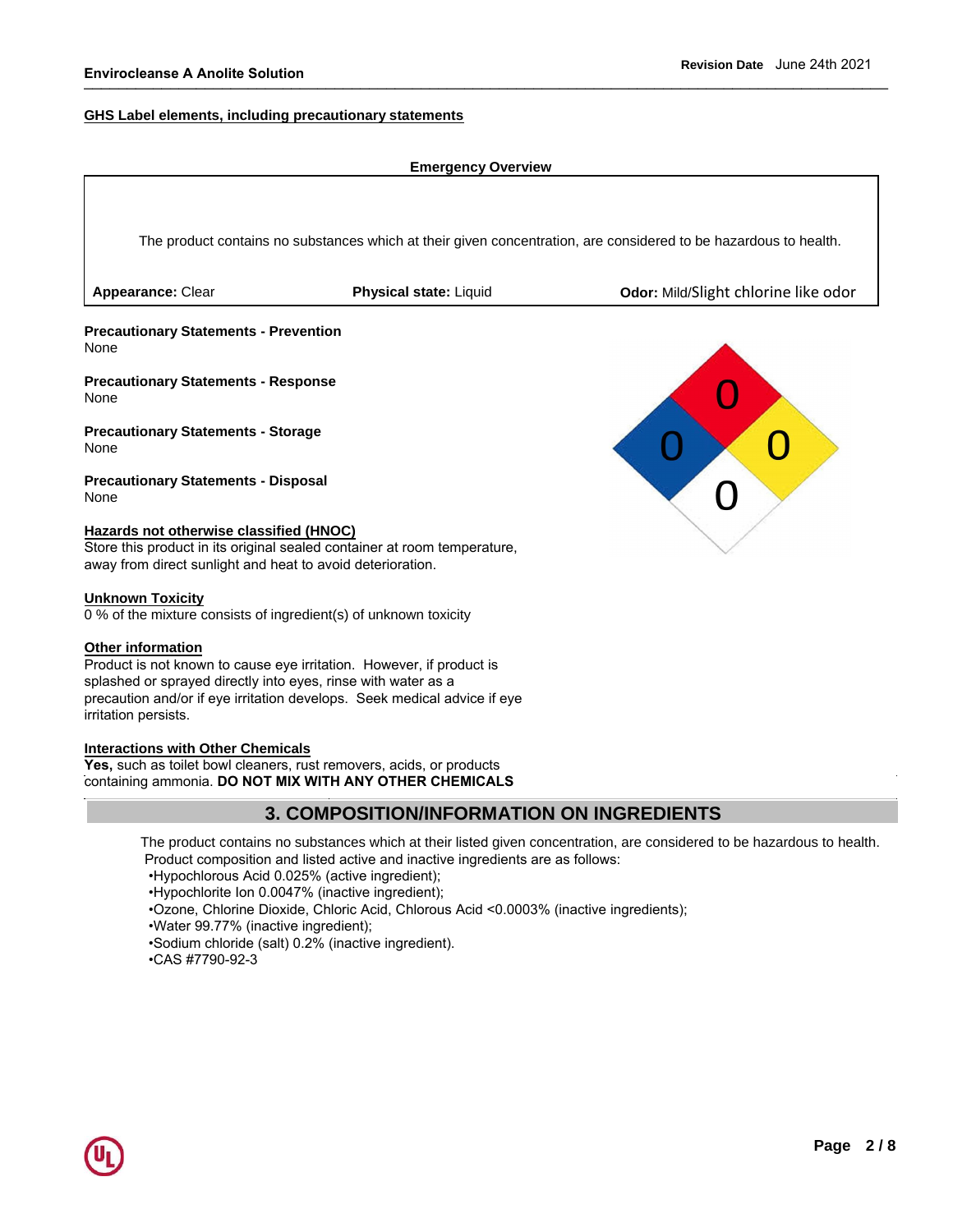# **4. FIRST AID MEASURES**

#### **First aid measures**

| Eye contact         | Although this product is not known to cause eye irritation, rinse with water. Seek<br>medical advice if irritation develops or persists.                               |
|---------------------|------------------------------------------------------------------------------------------------------------------------------------------------------------------------|
| <b>Skin contact</b> | Although this product is not known to cause skin irritation, However rinse with<br>water if skin irritation develops. Seek medical advice if skin irritation persists. |
| <b>Inhalation</b>   | Although this product is not known to cause respiratory problems, seek medical<br>advice if breathing difficulty develops or persists.                                 |
| Ingestion           | Although this product is not known to cause ingestion problems, if ingested, drink<br>plenty of tap water. Seek medical advice if gastric distress develops.           |

#### **Most important symptoms and effects, both acute and delayed**

**Most Important Symptoms and Effects** No information available.

#### **Indication of any immediate medical attention and special treatment needed**

**Notes to Physician**  Treat symptomatically.

## **5. FIRE-FIGHTING MEASURES**

**Hazards connected with possibility of fire or explosion:** None

#### **Suitable Extinguishing Media**

Use extinguishing measures that are appropriate to local circumstances and the surrounding environment.

#### **Unsuitable extinguishing media**

CAUTION: Use of water spray when fighting fire may be inefficient. **Specific hazards arising from the chemical (this product)**

**Explosion Data**  Non explosive and Non flammable

**Sensitivity to Mechanical Impact Sensitivity to Static Discharge**  None. None.

#### **Protective equipment and precautions for firefighters**

As in any fire, wear self-contained breathing apparatus pressure-demand, MSHA/NIOSH (approved or equivalent) and full protective gear.

## **6. ACCIDENTAL RELEASE MEASURES**

## **Personal precautions, protective equipment and emergency procedures**

| <b>Personal precautions</b>                               | Use personal protective equipment as required. Refer to section 4 and section 8                                                                      |
|-----------------------------------------------------------|------------------------------------------------------------------------------------------------------------------------------------------------------|
| <b>Environmental precautions</b>                          | Refer to protective measures listed in Sections 7 and 8.                                                                                             |
| <b>Methods for containment</b><br>Methods for cleaning up | Prevent further leakage or spillage if safe to do so.<br>Soak up with inert absorbent material. Pick up and transfer to properly labeled containers. |

\_\_\_\_\_\_\_\_\_\_\_\_\_\_\_\_\_\_\_\_\_\_\_\_\_\_\_\_\_\_\_\_\_\_\_\_\_\_\_\_\_\_\_\_\_\_\_\_\_\_\_\_\_\_\_\_\_\_\_\_\_\_\_\_\_\_\_\_\_\_\_\_\_\_\_\_\_\_\_\_\_\_\_\_\_\_\_\_\_\_\_\_\_



**None**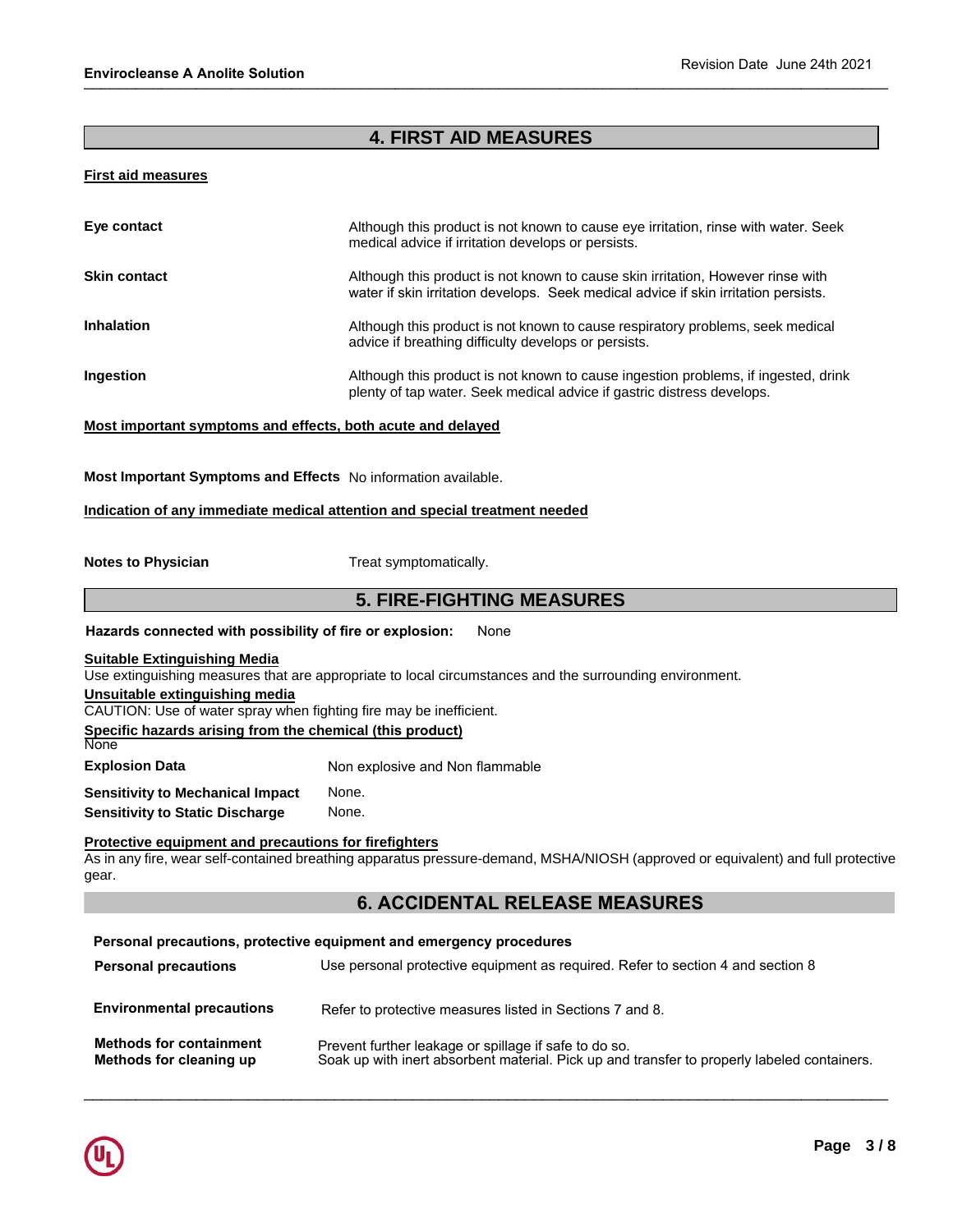# **7. HANDLING AND STORAGE**

#### **Precautions for safe handling**

Handling **Handling Handle in accordance with good industrial hygiene and safety practice.** 

#### **Conditions for safe storage, including any incompatibilities**

**Storage**  Keep containers tightly closed Store at room temperature 20-25deg C. Store in original sealed container, at room temperature, away from direct sunlight and heat.

**Incompatible Products** 

Avoid contact with other chemicals such as toilet bowl cleaners, rust removers, acids, or products containing ammonia.

## **8. EXPOSURE CONTROLS/PERSONAL PROTECTION**

#### **Control parameters**

**Exposure Guidelines** This product, as supplied, does not contain any hazardous materials with occupational exposure limits established by the region specific regulatory bodies.

#### **Appropriate engineering controls**

**Engineering Measures for high volume**  UV protected containers **storage**

#### **Individual protection measures, such as personal protective equipment**

| Eye/face protection           | No special protective equipment required.                              |
|-------------------------------|------------------------------------------------------------------------|
| Skin and body protection      | No special protective equipment required.                              |
| <b>Respiratory protection</b> | No special protective equipment required. Refer to section 11          |
| <b>Hygiene Measures</b>       | Handle in accordance with good industrial hygiene and safety practice. |

# **9. PHYSICAL AND CHEMICAL PROPERTIES**

#### **Physical and Chemical Properties**

| <b>Physical state</b><br>Appearance<br><b>Color</b>                                                                                                                                                                                            | Liauid<br>Clear<br>Clear transparent                                                                                                                            | Odor<br><b>Odor Threshold</b>                                                                      | Mild/Slight chlorine light odor<br>Individual dependant |
|------------------------------------------------------------------------------------------------------------------------------------------------------------------------------------------------------------------------------------------------|-----------------------------------------------------------------------------------------------------------------------------------------------------------------|----------------------------------------------------------------------------------------------------|---------------------------------------------------------|
| <b>Property</b><br>рH<br><b>Melting / freezing point</b><br>Boiling point / boiling range<br><b>Flash Point</b><br><b>Evaporation Rate</b><br>Flammability (solid, gas)<br><b>Flammability Limit in Air</b><br><b>Upper flammability limit</b> | Values<br>Neutral $\sim$ 6.5 to 7<br>℃<br>32 °F<br>0<br>°C<br>212<br>°F<br>100<br>C.<br>9034 F<br>5001<br>similar as water<br>No data available<br>None<br>None | Remarks Method<br>None known<br>None known<br>None known<br>None known<br>None known<br>None known |                                                         |

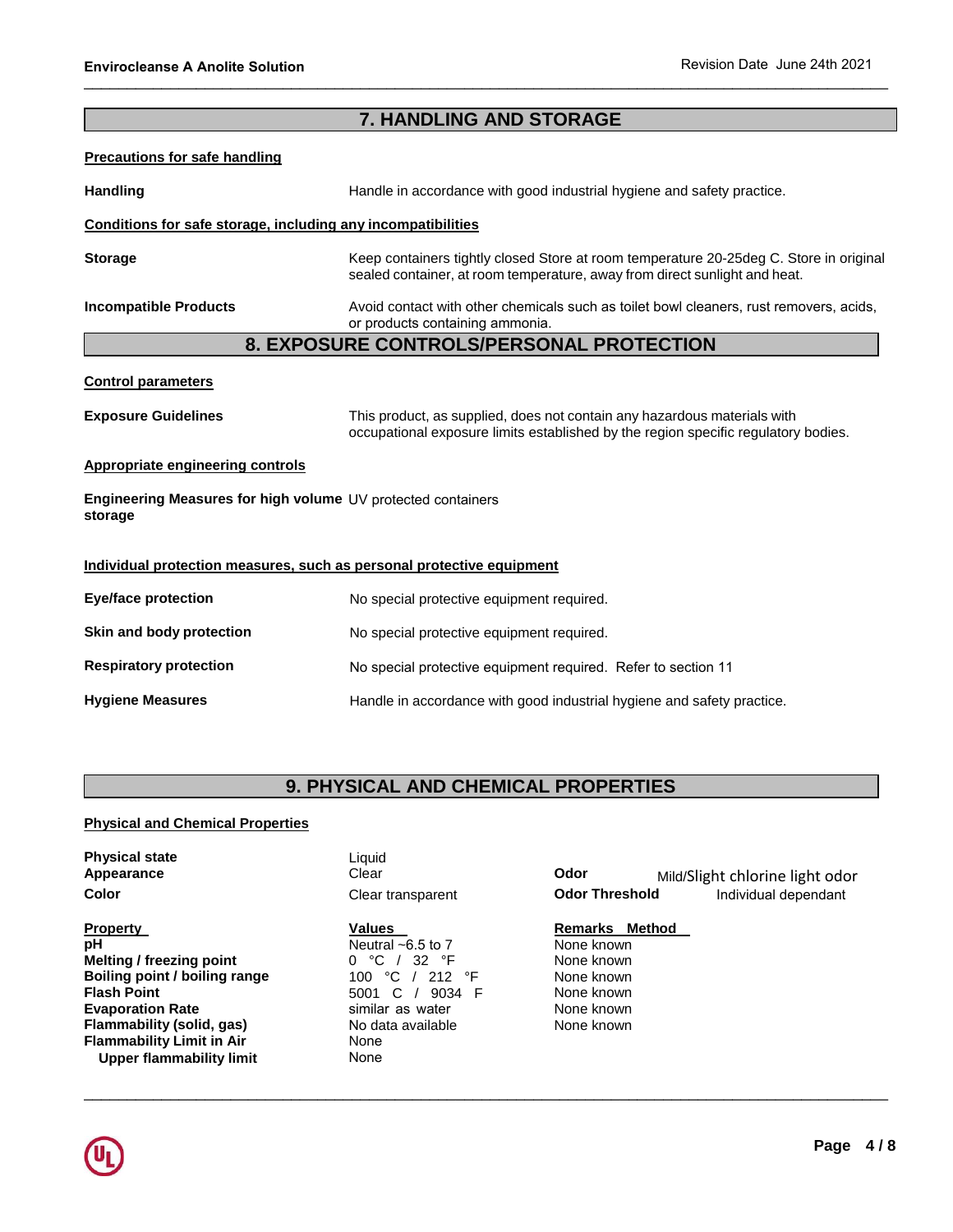| Lower flammability limit               | None                    |            |
|----------------------------------------|-------------------------|------------|
| Vapor pressure                         | No data available       | None known |
| Vapor density                          | No data available       | None known |
| <b>Specific Gravity</b>                | 1.02 - 1.06             | None known |
| <b>Water Solubility</b>                | 100%                    | None known |
| Solubility in other solvents           | No data available       | None known |
| Partition coefficient: n-octanol/water | No data available       | None known |
| <b>Autoignition temperature</b>        | No data available       | None known |
| <b>Decomposition temperature</b>       | No data available       | None known |
| <b>Kinematic viscosity</b>             | No data available       | None known |
| <b>Dynamic viscosity</b>               | No data available       | None known |
| <b>Explosive properties</b>            | None                    |            |
| <b>Oxidizing properties</b>            | Slight to none when     |            |
|                                        | applied according to    |            |
| <b>Other Information</b>               | directions              |            |
| <b>Softening Point</b>                 | N/A                     |            |
| <b>VOC Content (%)</b>                 | 0% or $(0 \text{ q/L})$ |            |
| <b>Particle Size</b>                   | No data available       |            |
| <b>Particle Size Distribution</b>      | No data available       |            |
|                                        |                         |            |

# **10. STABILITY AND REACTIVITY**

#### **Reactivity**

#### Non-combustible, Non-Flammable

#### **Chemical stability**

Stable under normal ambient conditions of temperature and pressure. Discard any open product after Best-by date or older than 6 months.

**Possibility of Hazardous Reactions** None **Conditions to avoid** High temperatures, incompatible materials. prolonged contact with unprotected metal surfaces (see label Physical or Chemical Hazards) **Incompatible materials** Do not use or mix with other household chemicals.. **Hazardous Decomposition Products**

None known based on information supplied.

# **11. TOXICOLOGICAL INFORMATION**

#### **Information on likely routes of exposure**

| <b>Product Information</b> |                                                                                                                                                                    |
|----------------------------|--------------------------------------------------------------------------------------------------------------------------------------------------------------------|
| <b>Inhalation</b>          | Although this product is not known to cause respiratory problems, seek medical<br>advice if breathing difficulty develops or persists.                             |
| Eye contact                | Although this product is not known to cause eye irritation, rinse with water. Seek<br>medical advice if irritation develops or persists.                           |
| <b>Skin contact</b>        | Although this product is not known to cause skin irritation, rinse with water if any<br>irritation acures, seek medical advice if irritation develops or persists. |
| Ingestion                  | Although this product is not known to cause ingestion problems, if ingested, drink<br>plenty of tap water. Seek medical advice if gastric distress develops.       |

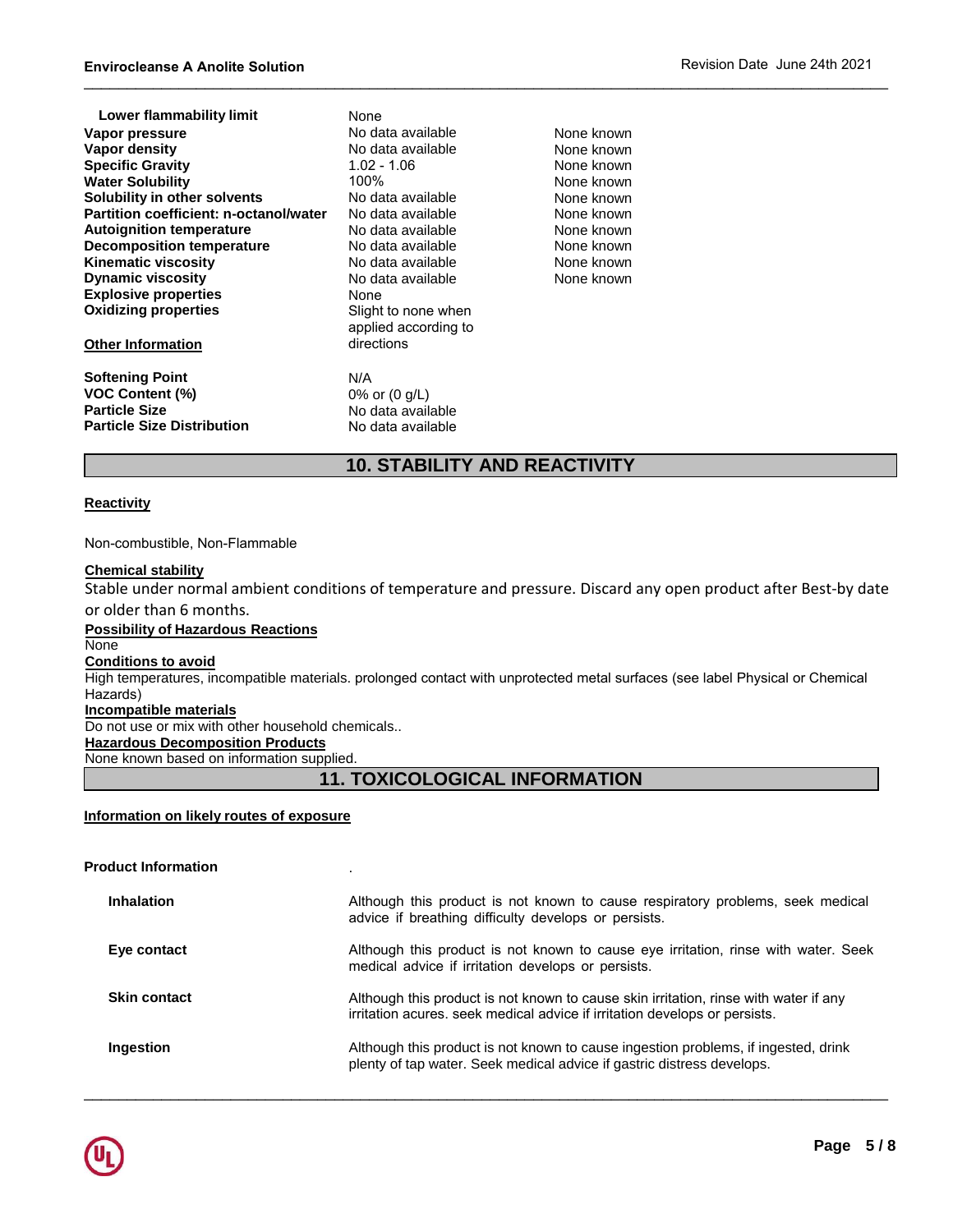$\overline{0}$ 

| <b>Component Information</b>                                | No information available                       |
|-------------------------------------------------------------|------------------------------------------------|
| Information on toxicological effects                        |                                                |
| <b>Symptoms</b>                                             | No information available.                      |
| Refer                                                       |                                                |
| <b>Sensitization</b>                                        | No information available.                      |
| <b>Mutagenic Effects</b>                                    | No information available.                      |
| Carcinogenicity                                             | Contains no ingredient listed as a carcinogen. |
| <b>Reproductive toxicity</b>                                | No information available.                      |
| <b>STOT - single exposure</b>                               | No information available.                      |
| <b>STOT - repeated exposure</b>                             | No information available.                      |
| <b>Target Organ Effects</b>                                 | None known.                                    |
| <b>Aspiration Hazard</b>                                    | No information available.                      |
| <b>Numerical measures of toxicity - Product Information</b> |                                                |

**The following values are calculated based on chapter 3.1 of the GHS document** Not applicable

# **12. ECOLOGICAL INFORMATION**

 $\_$  ,  $\_$  ,  $\_$  ,  $\_$  ,  $\_$  ,  $\_$  ,  $\_$  ,  $\_$  ,  $\_$  ,  $\_$  ,  $\_$  ,  $\_$  ,  $\_$  ,  $\_$  ,  $\_$  ,  $\_$  ,  $\_$  ,  $\_$  ,  $\_$  ,  $\_$  ,  $\_$  ,  $\_$  ,  $\_$  ,  $\_$  ,  $\_$  ,  $\_$  ,  $\_$  ,  $\_$  ,  $\_$  ,  $\_$  ,  $\_$  ,  $\_$  ,  $\_$  ,  $\_$  ,  $\_$  ,  $\_$  ,  $\_$  ,

#### **Ecotoxicity**

Fish: Not established. May be toxic to fresh water - aquatic life in very large quantities of pure form

Daphnias: Tests have established that concentrated Anolite solutions attenuated in ratio 1:500 are not hazardous for daphnias

#### **Persistence and Degradability**

100% biodegradable.

#### **Bioaccumulation** N/A

**Other adverse effects** N/A

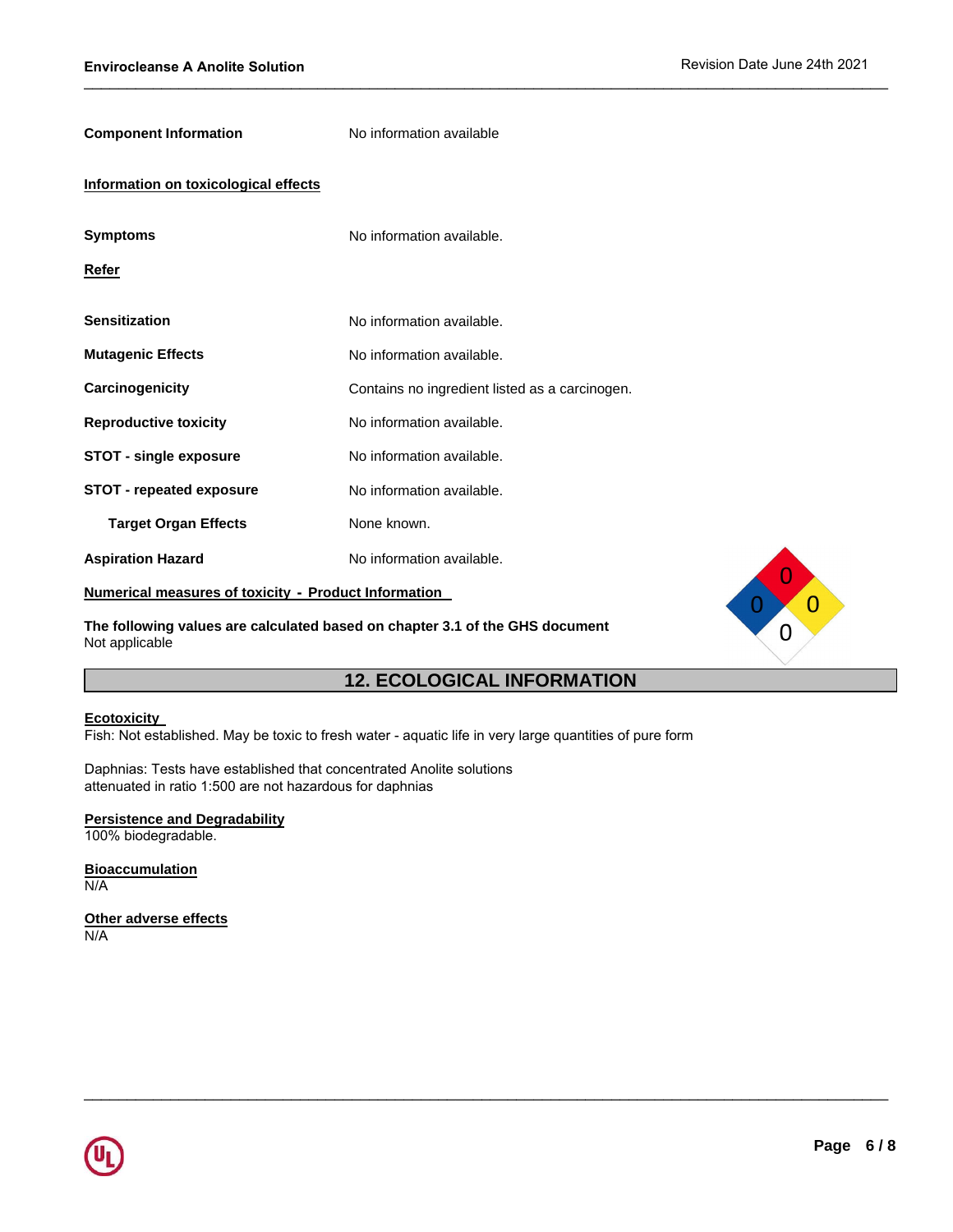# **13. DISPOSAL CONSIDERATIONS**

#### **Waste treatment methods**

| <b>Disposal methods</b>       | This material, as supplied, is not a hazardous waste according to Federal regulations (40)<br>CFR 261). This material could become a hazardous waste if it is mixed with or otherwise<br>comes in contact with a hazardous waste, if chemical additions are made to this material, or if<br>the material is processed or otherwise altered. Consult 40 CFR 261 to determine whether the<br>altered material is a hazardous waste. Consult the appropriate state, regional, or local<br>regulations for additional requirements. |
|-------------------------------|---------------------------------------------------------------------------------------------------------------------------------------------------------------------------------------------------------------------------------------------------------------------------------------------------------------------------------------------------------------------------------------------------------------------------------------------------------------------------------------------------------------------------------|
| <b>Contaminated Packaging</b> | Dispose of contents/containers in accordance with local regulations.                                                                                                                                                                                                                                                                                                                                                                                                                                                            |

#### **California Hazardous Waste Codes** 561

| <b>14. TRANSPORT INFORMATION</b>                                  |                                              |  |
|-------------------------------------------------------------------|----------------------------------------------|--|
| <b>DOT</b><br><b>Proper Shipping Name</b><br><b>Hazard Class</b>  | <b>NOT REGULATED</b><br>NON REGULATED<br>N/A |  |
| <u>TDG</u>                                                        | Not regulated                                |  |
| <b>MEX</b>                                                        | Not regulated                                |  |
| <b>ICAO</b>                                                       | Not regulated                                |  |
| <b>IATA</b><br><b>Proper Shipping Name</b><br><b>Hazard Class</b> | Not regulated<br><b>NON REGULATED</b><br>N/A |  |
| <b>IMDG/IMO</b><br><b>Hazard Class</b>                            | Not regulated<br>N/A                         |  |
| RID                                                               | Not regulated                                |  |
| <b>ADR</b>                                                        | Not regulated                                |  |
| ADN                                                               | Not regulated                                |  |

# **15. REGULATORY INFORMATION**

## **International Inventories**

TSCA Complies

DSL All components are listed either on the DSL or NDSL. **TSCA** - United States Toxic Substances Control Act Section 8(b) Inventory **DSL/NDSL** - Canadian Domestic Substances List/Non-Domestic Substances List

## **US Federal Regulations**

#### **SARA 313**

Section 313 of Title III of the Superfund Amendments and Reauthorization Act of 1986 (SARA). This product does not contain any chemicals which are subject to the reporting requirements of the Act and Title 40 of the Code of Federal Regulations, Part 372